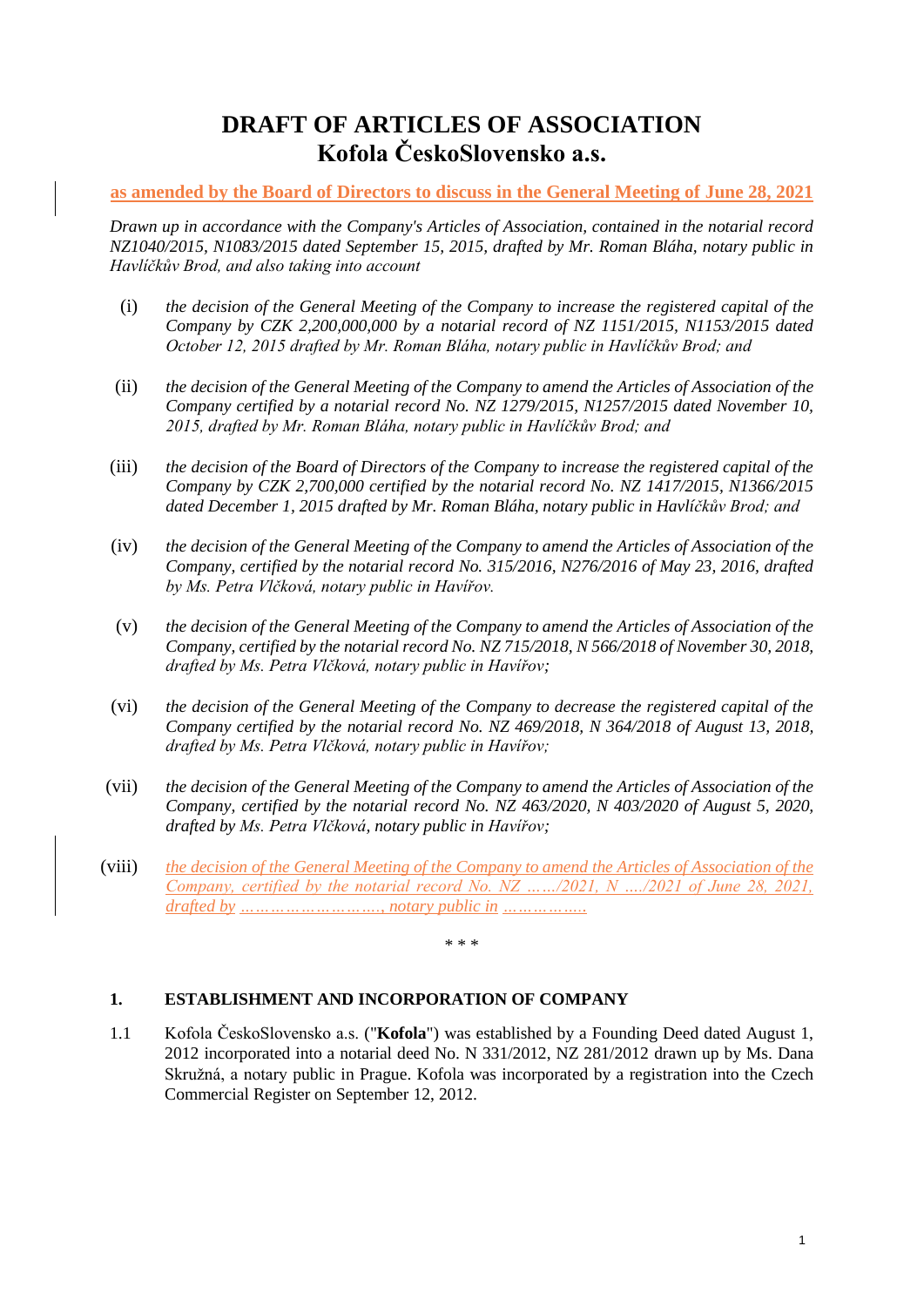#### **2. BUSINESS NAME, REGISTERED SEAT AND WEBSITE**

- 2.1 The business name of Kofola is: Kofola ČeskoSlovensko a.s.
- 2.2 The registered office of Kofola is located in Ostrava.
- 2.3 The website of Kofola for posting mandatory information and documents on the Internet is: [www.firma.kofola.cz.](http://www.firma.kofola.cz/)

## **3. DURATION OF COMPANY**

3.1 Kofola has been established for an indefinite period of time.

#### **4. SCOPE OF BUSINESS AND ACTIVITY OF COMPANY**

- 4.1 Kofola's scope of business (*předmět podnikání*) is as follows:
	- (a) Production, trade and services not mentioned in the Annexes 1 through 3 of the Trade Licensing Act (*Výroba, obchod a služby neuvedené v přílohách 1 až 3 živnostenského zákona*);
	- (b) Activity of accounting advisors, maintenance of accounting and maintenance of tax evidence (*Činnost účetních poradců, účetnictví, vedení daňové evidence*).
- 4.2 Kofola's scope of activity (*předmět činnosti*) is as follows:
	- (a) Lease of real-estate, apartments and non-residential premises (*Pronájem nemovitostí, bytů a nebytových prostor*).

#### **5. REGISTERED CAPITAL AND SHARES OF COMPANY**

- 5.1 The registered capital of Kofola amounts to CZK 1,114,597,400 (in words: one billion one hundred and fourteen million, five hundred and ninety-seven thousand four hundred Czech Koruna).
- 5.2 The registered capital is divided into 22.291.948 (in words: twenty-two million, two hundred and ninety-one thousand nine hundred and forty-eight) common registered shares (*kmenové akcie na jméno*), each of a face value of CZK 50 (in words: fifty Czech Koruna), issued as bookentry shares (*zaknihované akcie*) (the "**Shares**" or each individually a "**Share**").
- 5.3 The Shares are transferrable without any limitation.
- 5.4 Each Share carries one (1) vote. The total number of votes in Kofola is 22.291.948 (in words: twenty-two million, two hundred and ninety-one thousand nine hundred and forty-eight) votes.
- 5.5 It is assumed that Kofola employees and employees of its subsidiaries do not have to pay the issue price of such shares in full or that they may acquire them from Kofola under other advantageous terms when subscribing or acquiring Kofola shares by its employees and employees of its subsidiaries, under the condition that any difference between the paid-up portion of the issue price and the price or the issue price and the price will be covered by Kofola's own resources. The terms of such acquisition of Kofola shares are determined by the Board of Directors. This Article applies *mutatis mutandis* to retired employees of Kofola and of its subsidiaries.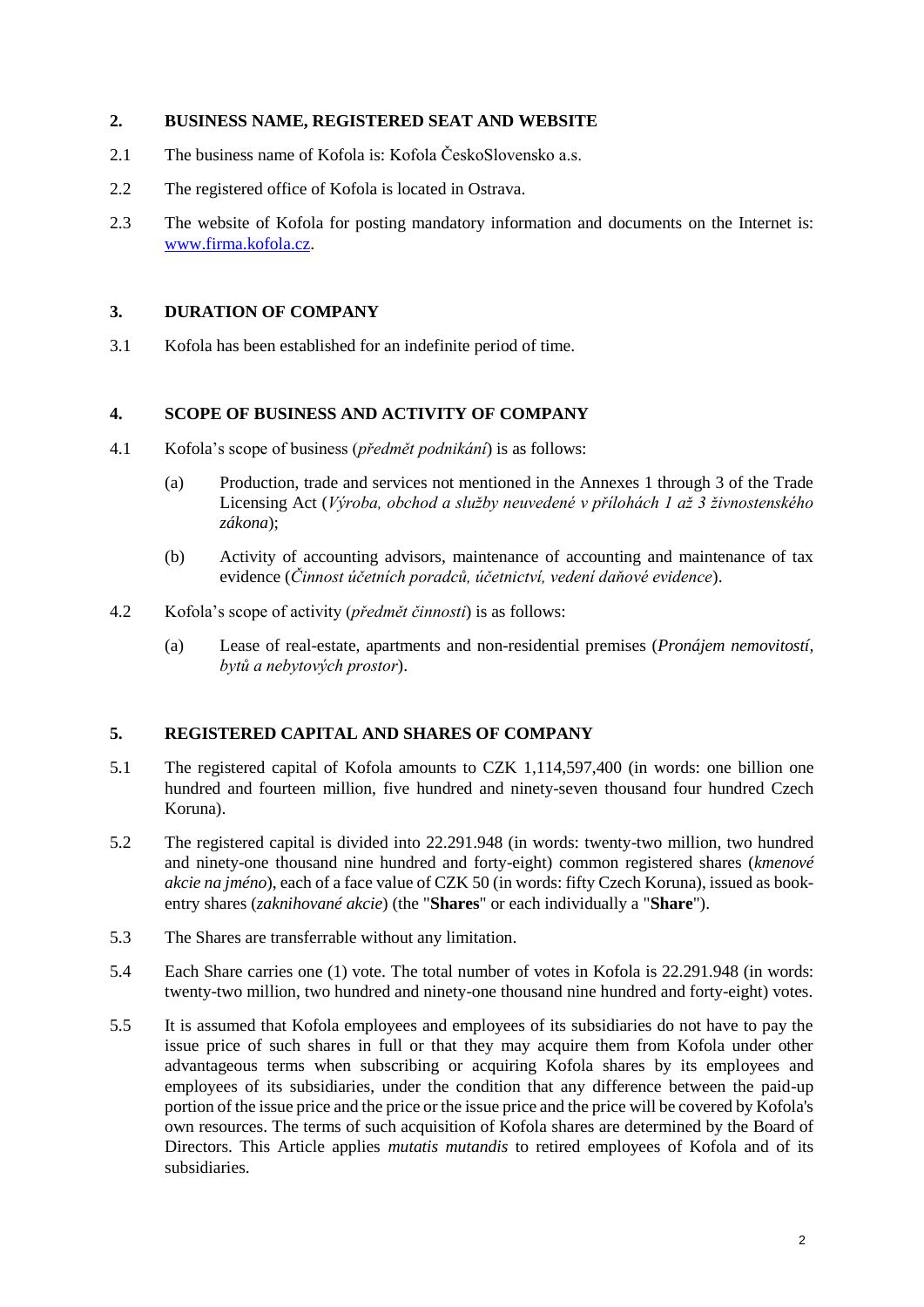## **6. GLOBAL SHARE**

- 6.1 This Section applies only in case Kofola has issued certificated shares.
- 6.2 Global shares replacing individual replaceable shares can be issued to shareholders.
- <span id="page-2-2"></span>6.3 A shareholder owning more individual replaceable shares can at any time request Kofola to exchange these shares for one (1) or more global shares.
- <span id="page-2-3"></span><span id="page-2-1"></span><span id="page-2-0"></span>6.4 A shareholder owning a global share can at any time request Kofola to exchange this share:
	- (a) for individual replaceable shares; or
	- (b) for more global shares replacing the original global share in such a way that newly issued global shares replace those replaceable individual shares replaced by the original global share; or
	- (c) for individual replaceable shares and one or more global shares by a combination of option [\(a\)](#page-2-0) and [\(b\).](#page-2-1)
- 6.5 Kofola must satisfy the request of a shareholder for exchange pursuant to Sections [6.3](#page-2-2) and [6.4](#page-2-3) without undue delay after receipt of the request, however not earlier than all shares determined to be exchanged are handed over to Kofola, and within 14 calendar days thereafter at the latest. Costs for the exchange and costs for the destroying of replaced (global) shares are borne by Kofola.

# **7. BONDS**

7.1 Pursuant to a resolution of the General Meeting, Kofola may issue bonds which incorporate a right to exchange for shares of Kofola (i.e. convertible bonds) or a prior right to subscribe to new shares of Kofola (i.e. priority bonds).

# **8. LIST OF SHAREHOLDERS**

- 8.1 Subject to the following paragraph, shareholders of Kofola will be entered in a List of Shareholders kept by Kofola. The law stipulates contents of a List of Shareholders.
- 8.2 In so far as the Shares are dematerialized, a List of Shareholders is replaced by a book-entry securities register.

#### **9. RIGHTS AND OBLIGATIONS OF SHAREHOLDERS**

- 9.1 The law and these Articles of Association stipulate rights and obligations of a shareholder.
- 9.2 A shareholder has a right in particular to:
	- (a) a share in profit and/or other own resources and/or liquidation surplus if a profit and/or other own resources and/or liquidation surplus is determined for distribution among shareholders;
	- (b) participate and vote at a General Meeting; and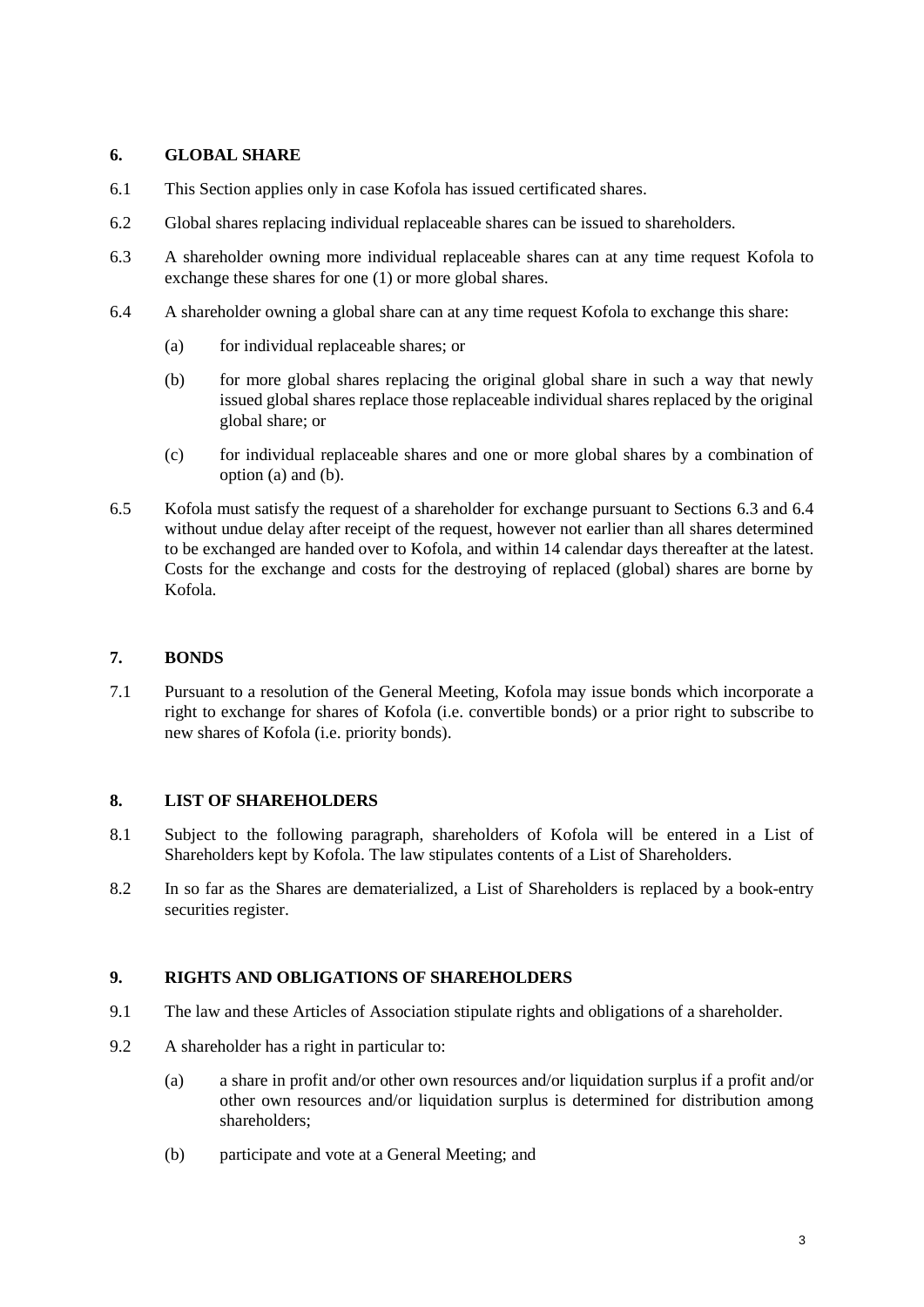- (c) make proposals and counter-proposals to the matters involved in the agenda of a General Meeting.
- 9.3 A shareholder has also a right to request and receive clarification on the matters relating to Kofola or entities controlled by Kofola under the conditions set by the Act No. 90/2012 Coll., the Companies Act ("**Czech Companies Act**"). Unless a Chairman of a General Meeting decides otherwise, every shareholder has a time limit of 5 minutes to present its request. If a shareholder submits its request in writing, such written request may be submitted in a format not exceeding A4 using 12 font size.
- 9.4 A Shareholder has the right to make proposals and counterproposals on the matters included in the agenda of the General Meeting. Proposals and counterproposals delivered to the Company no later than 3 days before the General Meeting will be published on the Company's website by the Board of Directors without undue delay. If the proposals and counterproposals are delivered no later than 5 days before the General Meeting the Board of Directors will also publish its opinion without undue delay. Where the proposals and counterproposals include explanation, the explanation will also be published by the Bord of Directors.
- 9.5 No shareholder has a prior right to subscribe to new shares of Kofola which have not been subscribed by another shareholder of Kofola within the meaning of Sec. 484(2) of the Czech Companies Act.
- 9.6 A share in Kofola's profit and liquidation surplus can be paid not only in cash. The way in which payment of a share in Kofola's profit and liquidation surplus is to be made will be decided on by the General Meeting.
- 9.7 The decisive date to exercise a shareholder right to share in Kofola's profit corresponds to the decisive date to attend the General Meeting which resolved on the profit distribution.The decisive date to exercise the right to share in Kofola's profit and other own resources corresponds to the 7th business day after the day of the General Meeting which took a decision on the distribution of profit and/or other own resources.<sup>1</sup>
- 9.8 The decisive date to attend a General Meeting is the seventh day preceding the date of holding of the General Meeting.

# **10. INTERNAL STRUCTURE SYSTEM OF COMPANY, COMPANY'S BODIES**

- 10.1 Kofola chose a dualistic internal structure system.
- 10.2 Kofola's bodies are:
	- (a) General Meeting;
	- (b) Board of Directors;
	- (c) Supervisory Board; and
	- (d) Audit Committee.
- 10.3 In case Kofola has a sole shareholder, no General Meeting takes place and the sole shareholder will exercise the powers of the General Meeting. If the sole shareholder adopts a resolution while performing powers of the General Meeting, the sole shareholder must deliver such a resolution to the attention of Kofola; such a resolution is effective vis-à-vis Kofola as of the moment it is received by Kofola. Members of Kofola's bodies are obliged to present a proposal

<sup>1</sup> <sup>1</sup> Par. 9.7. enters into force on 1 January 2022.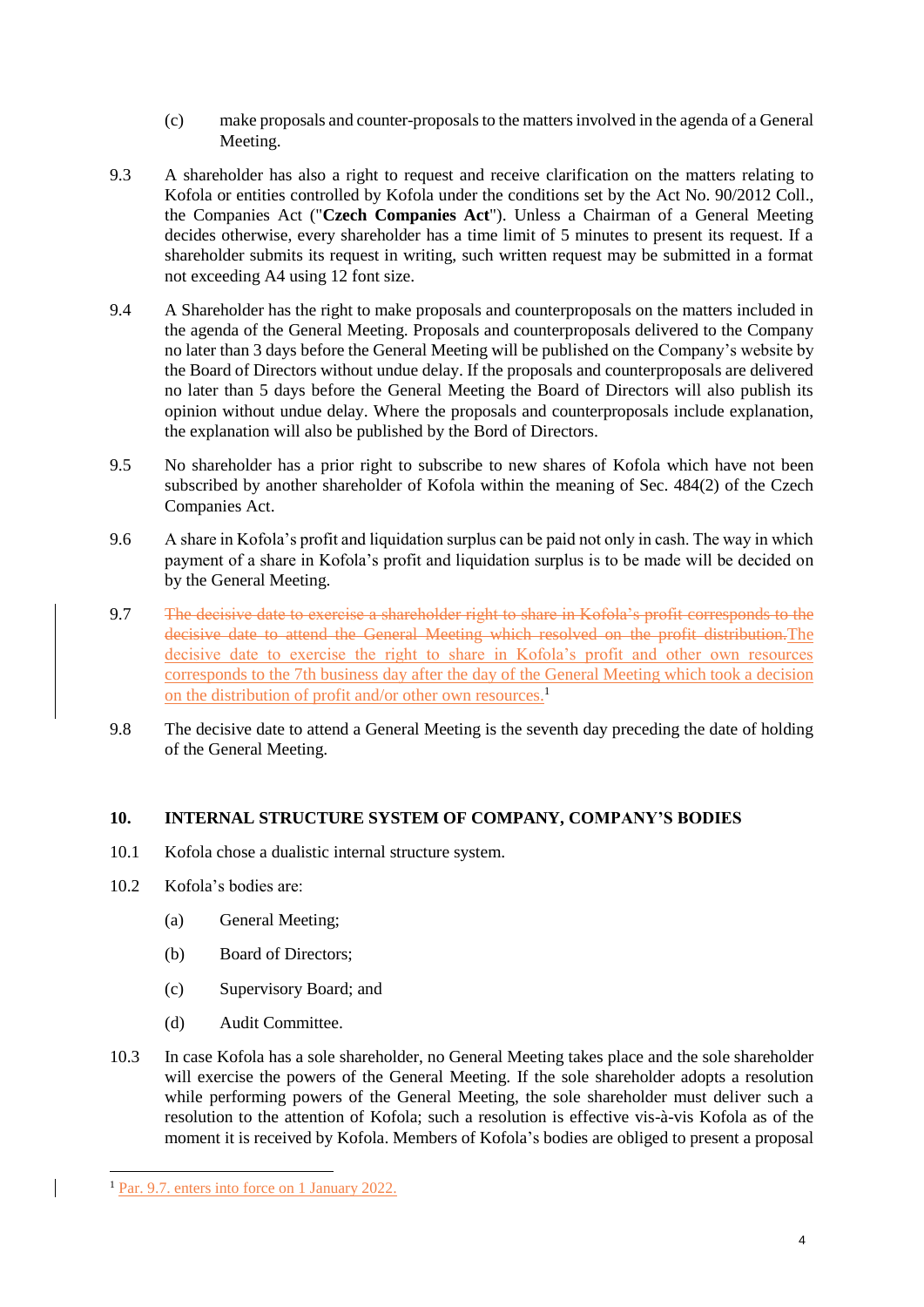of resolutions to the sole shareholder in sufficient time advance. The sole shareholder may determine a deadline by which the proposal must be presented to the sole shareholder.

#### **11. GENERAL MEETING**

- 11.1 The General Meeting is the supreme body of Kofola.
- 11.2 The General Meeting is authorized to:
	- (a) decide on changes of the Articles of Association, unless it is a change which occurred as a result of increase of the registered capital by the Board of Directors authorized by the General Meeting to do so or a change which occurred as a result of other legal facts;
	- (b) adopt procedural rules of the General Meeting, if Kofola desires to provide more details on the course of a General Meeting of Kofola besides the rules stipulated by the law or these Articles of Association;
	- (c) elect and recall members of the Supervisory Board and approve their agreement on performance of office including their remuneration;
	- (d) appoint and recall a liquidator and approve its agreement on performance of office including its remuneration;
	- (e) approve a transfer, lease or pledge of Kofola's enterprise or such a part thereof that would imply a significant change of the existing structure of the enterprise or a significant change of the scope of business or activity of Kofola,
	- (f) decide on matters which are submitted by the Board of Directors to the General Meeting to be resolved by the General Meeting;
	- (g) grant instructions to the Board of Directors and Supervisory Board and approve operating principles of the Board of Directors and the Supervisory Board, provided that these are not contrary to law; the General Meeting may also prohibit a member of the Board of Directors and Supervisory Board to take certain actions, in case such a prohibition is in the interest of Kofola;
	- (h) decide on distribution of profit, incl. distribution of dividends, or of other own sources, or decide on settlement of loss;
	- (i) appoint Kofola's auditor;
	- (j) approve the remuneration policy and the reports on remuneration under the Capital Market Undertakings Act;
	- (k) approve significant transaction under Section 121s et. Seq. of the Capital Market Undertakings Act; and
	- (l) decide on any other issues falling under the powers of the General Meeting by virtue of the Czech Companies Act or these Articles of Association.
- 11.3 A General Meeting is convened by the Board of Directors. The Czech Companies Act provides for the cases in which a General Meeting must be convened by a member of the Board of Directors, by the Supervisory Board or by its member.
- 11.4 A Convener is obliged to publish an invitation to the General Meeting at the latest 30 days before the General Meeting on Kofola's website www.firma.kofola.cz. Sending of invitations to a shareholder's address is replaced by a publication in the Commercial Bulletin. Except for the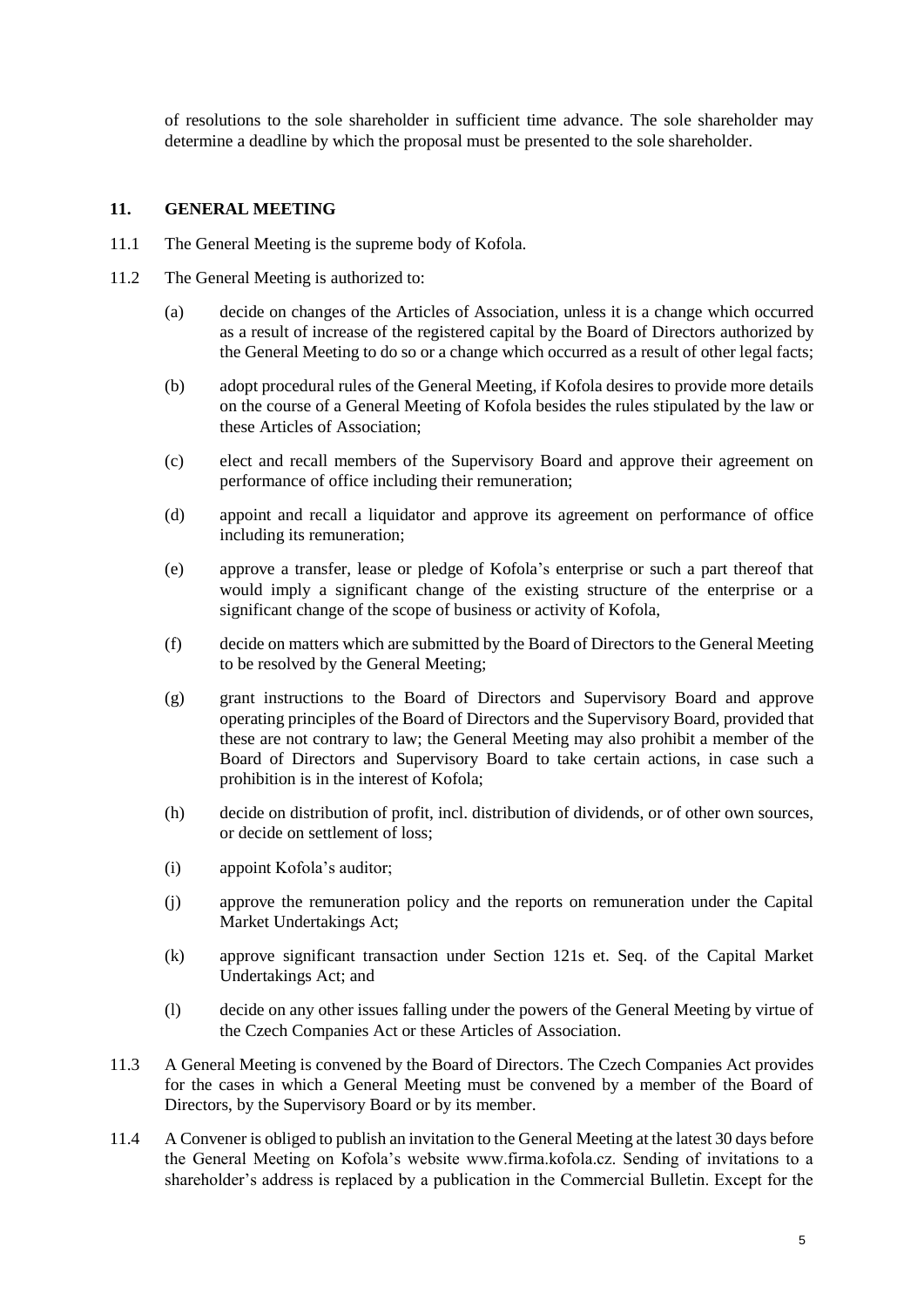methods referred to in preceding sentences a shareholder may also request sending of invitations to a General Meeting of the company to its e-mail address that a shareholder notifies to Kofola no later than 7 days prior sending of an invitation to a General Meeting by means of a written notice sent to the registered office of Kofola whereas a signature on such notification must be legalised. If the shareholder delivers its notification less than 7 days before dispatching of an invitation to a General Meeting the notification concerned shall be taken into account for a following General Meeting. In case of a shareholder - legal entity, an original or a certified copy of a registry extract or another reliable document that will prove the existence of the shareholder and the authorization of the authorized person(s) to sign a notification must be attached to the notification, such a document must not be older than three (3) months. If a notification is signed by a proxy of the shareholder, a proxy must attach a Power of Attorney in writing signed by a shareholder (if a shareholder is an individual) or one or more authorized person(s) on behalf of a shareholder (if a shareholder is a legal entity) in each case with such signature being legalised. A proxy of a shareholder that is a legal entity must attach, along with the Power of Attorney, an original or a certified copy of a registry extract or another reliable document that will prove the existence of the shareholder and the authorization of the authorized person(s) to signed the Power of Attorney on behalf of the shareholder; these documents (except the Power of Attorney) may not be older than three (3) months. If these documents are not in Czech or English language, an official translation of the documents or their necessary part into the Czech or English language must be attached.

In such a case, Kofola delivers invitations to prospective General Meetings also by email to the announced email address. If a shareholder no longer wishes to receive invitations to the prospective General Meetings also electronically to the notified email address, the shareholder shall notify it to Kofola in writing in the same manners as specified above in this paragraph no later than 7 days prior dispatching of an invitation to a General Meeting. If a shareholder causes that the email address that he or she notified to Kofola for the purposes of delivery of invitations to a General Meeting does not correspond to the actual state of affairs or that such e-mail address was in the meantime cancelled and the shareholder has not notified a new e-mail address to Kofola, the shareholder may not seek invalidity of the resolutions of the General Meeting due to the fact that Kofola did not allow the shareholder to participate in the General Meeting or exercise voting rights at the General Meeting on the basis of this fact.

- 11.5 A General Meeting constitutes a quorum if the shareholders present at the General Meeting own shares with aggregate face value exceeding 50% of the registered capital. If a General Meeting does not constitute a quorum within one (1) hour from its anticipated opening, a substitute General Meeting with the same agenda will be convened by the Board of Directors without undue delay, if still necessary, in the manner prescribed by the Czech Companies Act and these Articles of Association. A substitute General Meeting can take place without a necessity to constitute the quorum.
- 11.6 An invitation to a General Meeting must include the statutory information. In the case of a proposal to amend the Articles of Association, also a brief, apt description, and the reasons concerning the intended amendment to the Articles of Association must be cited in the invitation. The full proposal of the amendment to the Articles of Association will be published by the Board of Directors on the website of the Company together with the invitation to the General Meeting and the Company will enable every shareholder to consult the amendment to the Articles of Association in the registered seat of the Company within the period stated in the invitation to the General Meeting; the shareholders will be notified of this right in the invitation to the General Meeting.
- 11.7 If all shareholders agree, a General Meeting can take place also without fulfilling the requirements set for convocation of a General Meeting.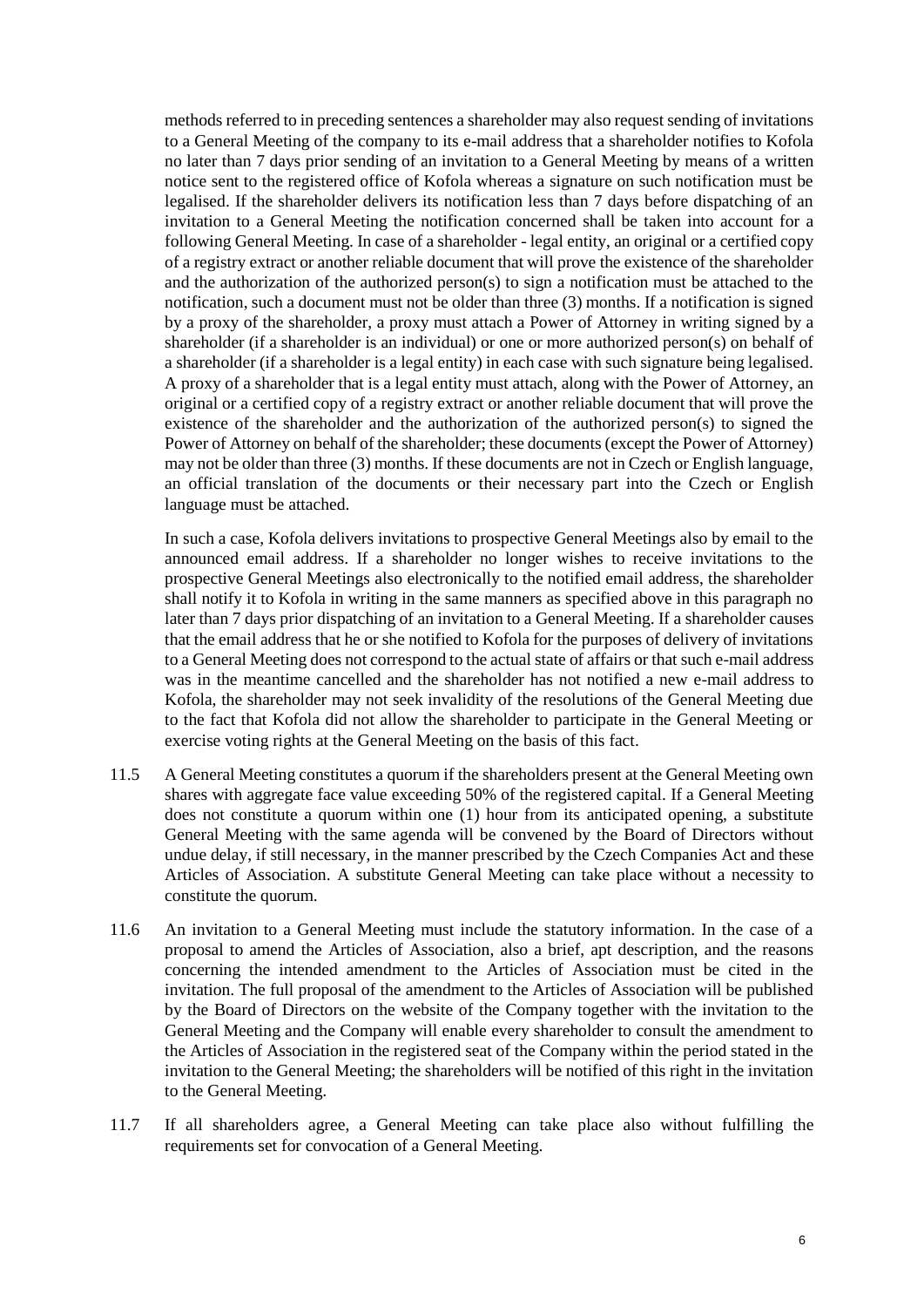- 11.8 Without previous approval of the General Meeting, making sound or visual recordings of a General Meeting is prohibited.
- 11.9 Kofola must, for each agenda of a General Meeting, include a "Discussion" point and provide for the discussion enough space.
- 11.10 A General Meeting convened on request of qualified shareholders, as defined by the Czech Companies Act, may only be cancelled or its date changed upon the approval by the shareholders submitting the request. In all other cases, a General Meeting may be cancelled, when any extraordinary obstacles to its holding (such as force majeure) occur or when holding a General Meeting would be obviously purposeless.
- 11.11 Any decisions within the competence of the General Meeting except decisions on the amendment of the Articles of Association can also be adopted outside the General Meeting (remotely). The conditions of remote vote will be defined by the Board of Directors and must be specified in the draft resolution. A person authorized to convene the General Meeting will deliver the draft resolution to all Kofola shareholders by publishing the draft resolution in the Commercial Bulletin as well as on Kofola's website. The draft resolution is considered as delivered to all Kofola shareholders on the day it is published under the previous sentence. The shareholders can deliver their votes on the draft resolution within a period of at least 15 days after the day of delivery of the draft resolution. If a shareholder does not vote on the draft resolution they are considered to be opposed to the draft resolution.
- 11.12 The person authorized to convene the General Meeting will make sure that Kofola publishes an announcement of remote vote, the information that shareholders can read the draft resolution and where to find it, the materials related to the draft resolution, and the conditions of remote vote as well as information on how to vote in favour of the draft resolution on Kofola's website at least 10 days before the day the draft resolution is delivered.
- 11.13 The 7th day before the day the draft resolution is delivered to all shareholders is considered as the decisive date for the remote vote.
- 11.1011.14 The 7<sup>th</sup> business day after the day of adoption of a remote General Meeting resolution on the distribution of profit and/or other own resources is considered as the decisive date to exercise the right to share in Kofola's profit and other own resources. The General Meeting decision to approve the distribution of profit and/or other own resources will be announced on Kofola's website. This is without prejudice to the announcement of a decision adopted remotely to shareholders within the meaning of Section 420 (1) of the Czech Companies Act.<sup>2</sup>

# **12. PARTICIPATION AT GENERAL MEETING**

- 12.1 A venue, date and time of a General Meeting will be determined in a manner so as to ensure that a shareholder's right to attend a General Meeting is not unreasonably restricted. It is deemed that a General Meeting convened to begin and end between 9.00 am (CET) and 6.00 pm (CET) on a business day at the registered office of Kofola, elsewhere in Ostrava or in Prague does not unreasonably restrict a shareholder's right to attend a General Meeting.
- 12.2 A shareholder can participate at a General Meeting either personally or through a proxy. The participation of a person designated by the shareholder under Section 399 (2) of the Business Corporations Act is not allowed, except for a person assisting to a shareholder who has disability under the relevant legislation.

1

<sup>2</sup> Par. 11.14. enters into force on 1 January 2022.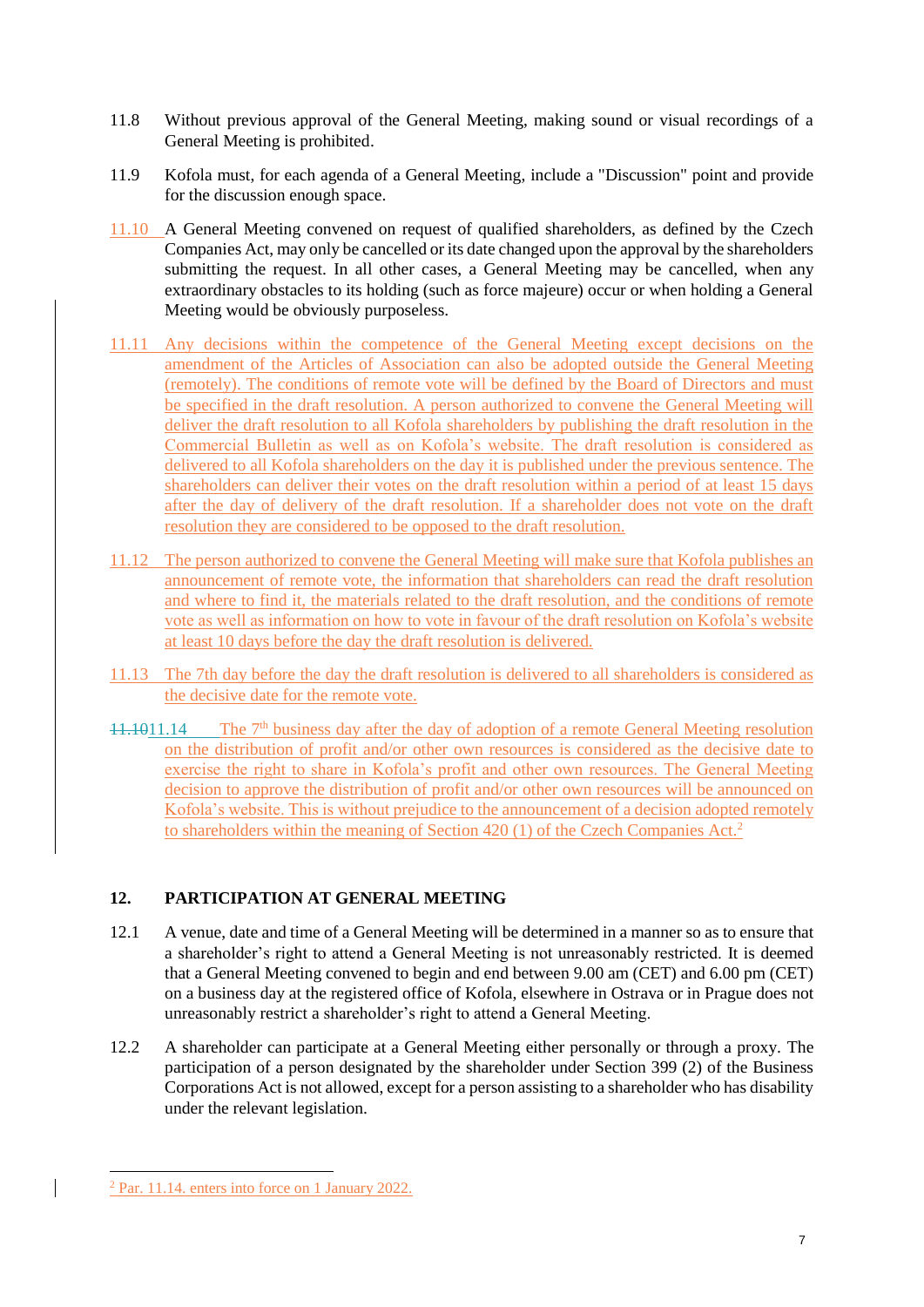- <span id="page-7-0"></span>12.3 A shareholder who is an individual will submit his identification card or passport in order to prove his identity before being admitted to a General Meeting.
- 12.4 A shareholder that is a legal entity may participate at a General Meeting through a person authorized to represent such a shareholder (authorized person). In such a case, the authorized person will submit an original or a certified copy of a registry extract or another reliable document that will prove the existence of the shareholder and the authorization of the authorized person to represent the shareholder; these documents may not be older than three (3) months. If these documents are not issued in Czech or English language, an official translation of the documents or their necessary part into the Czech or English language must be attached. An authorized person will submit his identification card or passport in order to prove his identity before being admitted to a General Meeting.
- <span id="page-7-1"></span>12.5 If a shareholder is represented by a proxy, the proxy must, before being admitted to a General Meeting, submit a Power of Attorney in written form signed by the shareholder (if a shareholder is an individual) or signed by one or more authorized person(s) on behalf of the shareholder (if a shareholder is a legal entity) in each case with such signature being legalized. A proxy of a shareholder that is a legal entity must submit, along with the Power of Attorney, an original or a certified copy of a registry extract or another reliable document that will prove the existence of the shareholder and the authorization of the authorized person(s) who signed the Power of Attorney on behalf of the shareholder; these documents (except the Power of Attorney) may not be older than three (3) months. If these documents are not in Czech or English language, an official translation of the documents or their necessary part into the Czech or English language must be attached. The proxy will submit his identification card or passport in order to prove his identity before being admitted to a General Meeting.
- 12.6 Kofola may admit to a General Meeting a shareholder, its authorized representative or its proxy if there is no doubt about their identity and their power to represent the shareholder even if the documents to be submitted under the Sections [12.3](#page-7-0) through [12.5](#page-7-1) are not submitted in their entirety or with necessary signature notarization.
- 12.7 The Power of Attorney must state if it is granted for representing in one or more General Meetings. At the latest on the day of posting of an invitation to a General Meeting, Kofola shall make available in writing at Kofola's registered office and electronically by posting on Kofola's website a form of a Power of Attorney. Kofola shall enable the shareholders to announce granting or removal of the Power of Attorney through electronic means. Such a notification shall be accompanied by a guaranteed electronic signature based on a qualified certificate issued by an accredited certifying service provider. Details for a notification of granting or removal of a Power of Attorney and requirements for its content shall be announced by the Board of Directors on Kofola's website.
- 12.8 All present shareholders will be recorded in an attendance list (*seznam přítomných akcionářů*) that will contain information required by the Czech Companies Act. If a certain person is refused to be registered in the attendance list and admitted to a General Meeting, the refusal and its reasoning will be specified in the attendance list. The attendance list must be available in the meeting room until the closing of a General Meeting.
- 12.9 Members of the Board of Directors attending a general meeting shall be permitted to speak whenever they request. Members of the Supervisory Board or the Audit Committee must be admitted to a General Meeting whenever they wish. An auditor is entitled to participate at the relevant part of a General Meeting to acquaint General Meeting approving financial statements with its findings. Other persons can participate at a General Meeting subject to consent of the convener of a General Meeting or a Chairman of the General Meeting.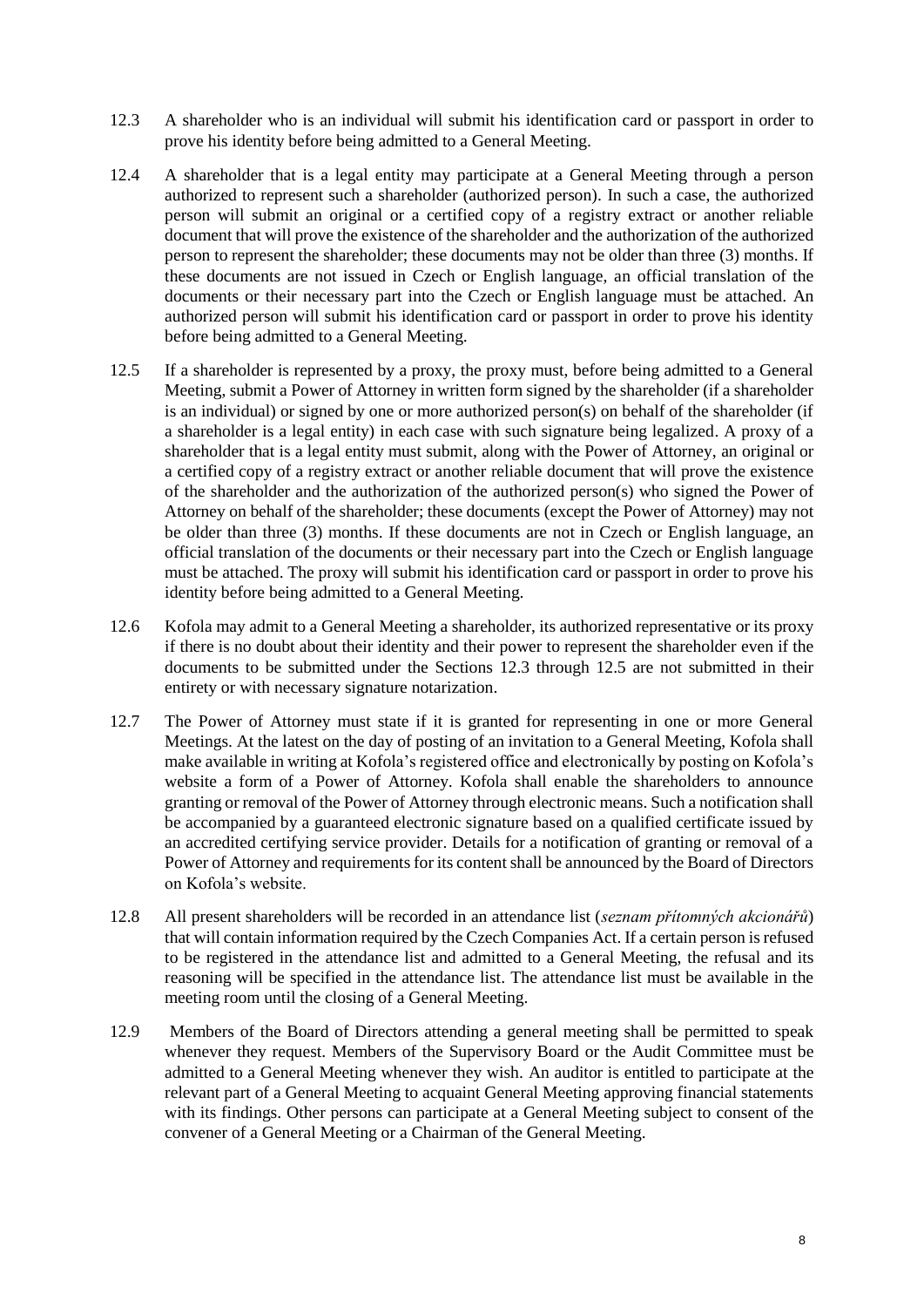#### **13. COURSE OF GENERAL MEETING**

- 13.1 A General Meeting will be opened by a convener or by a person designated by a convener. If no such person is present at a General Meeting, a General Meeting will be opened by a Chairman of the Board of Directors or by a person designated by the Chairman, or in case of lack of such designation, by the oldest member of the Board of Directors present at a General Meeting. If no such person is present, a General Meeting will be opened by a Chairman of the Supervisory Board or by a person designated by the Chairman. If none of the persons stipulated above can open the General Meeting, the General Meeting will be opened by a shareholder owning shares with highest aggregate nominal value; if there are more such shareholders, the oldest of them (or the oldest person representing them) will open the General Meeting.
- 13.2 A person opening a General Meeting confirms correctness of the convocation of a General Meeting and its quorum and present its agenda. Thereafter, he proposes candidates for position of (i) a Chairman of a General Meeting, (ii) a minute taker, (iii) a minute verifier, and (iv) a scrutinizer(s). The general meeting may decide that the chairman of the general meeting and the minute verifier shall be the same person and as well as that the chairman of the general meeting shall also scrutinise votes provided that it does not jeopardize the due and proper course of proceedings of the general meeting.
- 13.3 A Chairman of a General Meeting arranges for a due course of a General Meeting, including arranging for order of voting, ensuring its proper course, declare the agenda completed, resolve doubts concerning the procedure and manage work of the staff procuring the course of a General Meeting.
- 13.4 A Chairman of a General Meeting may not resign from his position without a significant reason.
- 13.5 After a Chairman of a General Meeting takes up his position, he will open each agenda item according to the order mentioned in the invitation. The Chairman will call a person who suggested a proposal to present the proposal and then will call a person who suggested a counterproposal to present the counter-proposal. Each shareholder suggesting a motion (i.e. a proposal or counter proposal) has 5 minutes for presentation of its motion, unless the Chairman of the General meeting decides otherwise.
- 13.6 After the motions for a particular agenda item are presented, the Chairman announces what motions have been submitted. The General Meeting shall first vote on proposals submitted by the Board of Directors, afterwards on proposals and counterproposals submitted by the Supervisory Board and afterwards on proposals and counterproposals submitted by the shareholders in the chronological order of their presentation. Once such proposal (counterproposal) is approved, other proposals (counterproposals) shall not be put to the vote.
- 13.7 Prior to the voting, the Chairman asks if there are any objections to the motions, and the General Meeting will listen to these objections, if any.
- 13.8 After the voting, the Chairman declares the outcome of the voting.
- 13.9 A General Meeting may decide that some matters included in the agenda of a General Meeting will be (i) postponed on a subsequent General Meeting or (ii) not discussed at all. Such decision can be adopted only for significant reasons and must be justified. Such decision cannot be adopted in case the relevant General Meeting has been convened on request of a qualified shareholder (unless such qualified shareholder consents to such decision).
- 13.10 A minute taker prepares minutes from a General Meeting. Minimal contents of the minutes is stipulated by law.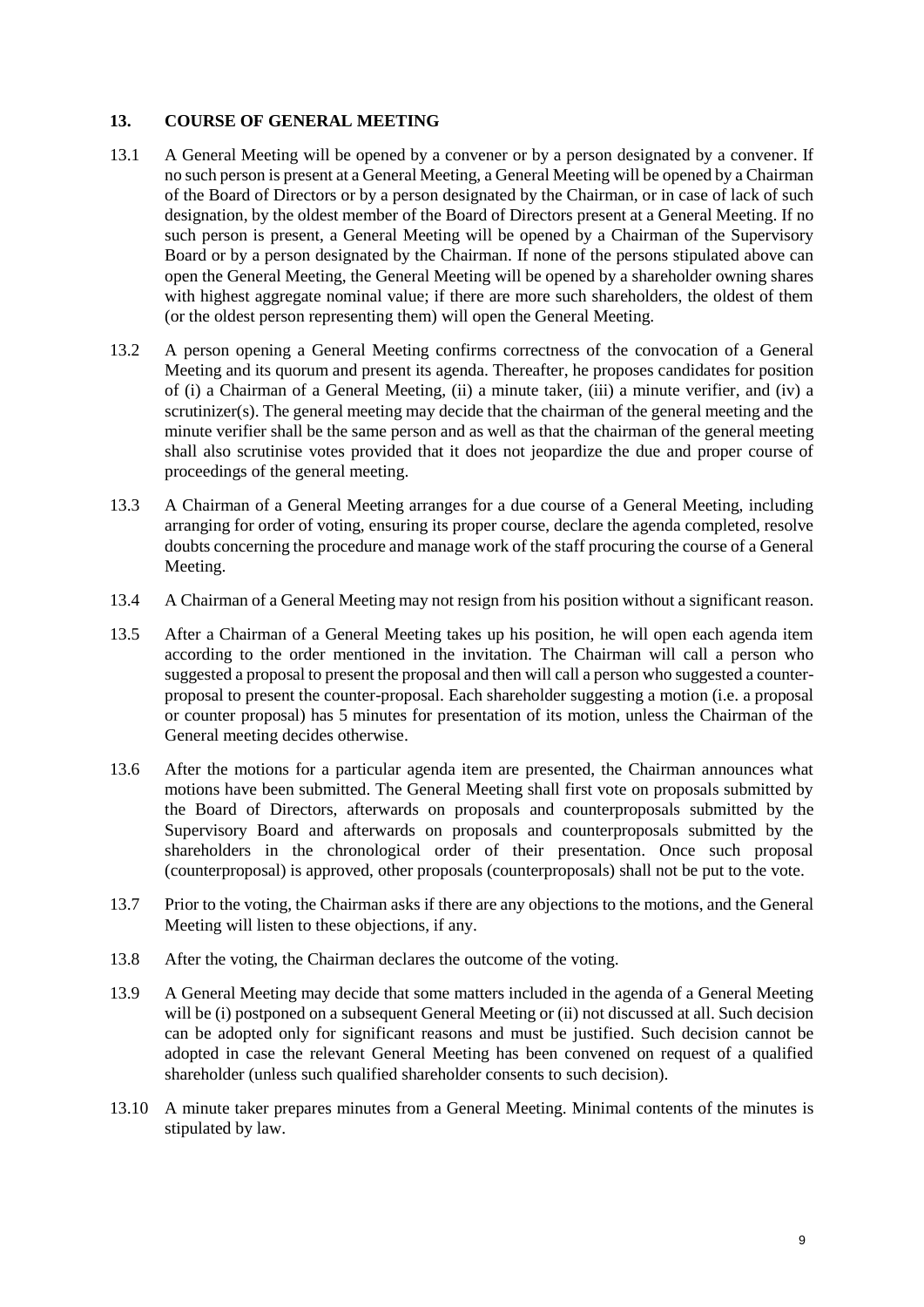#### **14. VOTING AT GENERAL MEETING**

- 14.1 Shareholders vote by raising a voting card indicating the number of votes pertaining to the respective shareholder.
- 14.2 Shareholders may also cast votes by correspondence voting. In such a case, shareholders cast their votes in writing at least one business day before a General Meeting is opened. Those shareholders who vote by correspondence voting are deemed present at the General Meeting but only for the purposes of voting for those agenda items for which they have casted votes by correspondence.
- 14.3 A correspondence voting must include:
	- (a) name, surname, date of birth and residence address of a shareholder (if a shareholder is an individual) or a representative of a shareholder;
	- (b) business name, registered seat and identification (registration) number of a shareholder (if a shareholder is a legal person);
	- (c) agenda item to which the voting relates;
	- (d) number and face value of shares of a shareholder with which the shareholder performs the voting;
	- (e) information whether a shareholder votes for, against or whether the shareholder abstains from voting; and
	- (f) legalized signature of a person who signs a correspondence voting; if a correspondence voting is signed by a proxy, the proxy must attach a Power of Attorney signed by the shareholder (if a shareholder is an individual) or signed by an authorized person on behalf of the shareholder (if a shareholder is a legal entity). Signatures on the Power of Attorney must be legalized.
- <span id="page-9-0"></span>14.4 In case a shareholder who is a legal entity performs the correspondence voting, a correspondence voting must be accompanied by an original or certified copy of a registry extract or another reliable document that will prove the existence of the shareholder and the authorization of the authorized person(s) to sign the correspondence voting on behalf of the shareholder or to sign the Power of Attorney based on which a proxy signed the correspondence voting. If these documents are not in Czech or English language, an official translation of the documents or a necessary part thereof into Czech or English language must be attached. These documents (except the Power of Attorney) may not be older than three (3) months. Signatures on the Power of Attorney must be notarized.
- 14.5 Kofola may admit a correspondence voting without the documents under the Section [14.4](#page-9-0) being submitted in their entirety or with necessary notarization if there is no doubt about the identity of such voting shareholder and the shareholder's power to cast the votes.
- 14.6 A correspondence voting that has been received by Kofola cannot be changed or cancelled. If the shareholder who cast corresponding votes will be also present at the General Meeting, correspondence voting is disregarded.

# **15. BOARD OF DIRECTORS**

- 15.1 The Board of Directors is a statutory body of Kofola.
- 15.2 The Board of Directors is in particular authorized and obliged to: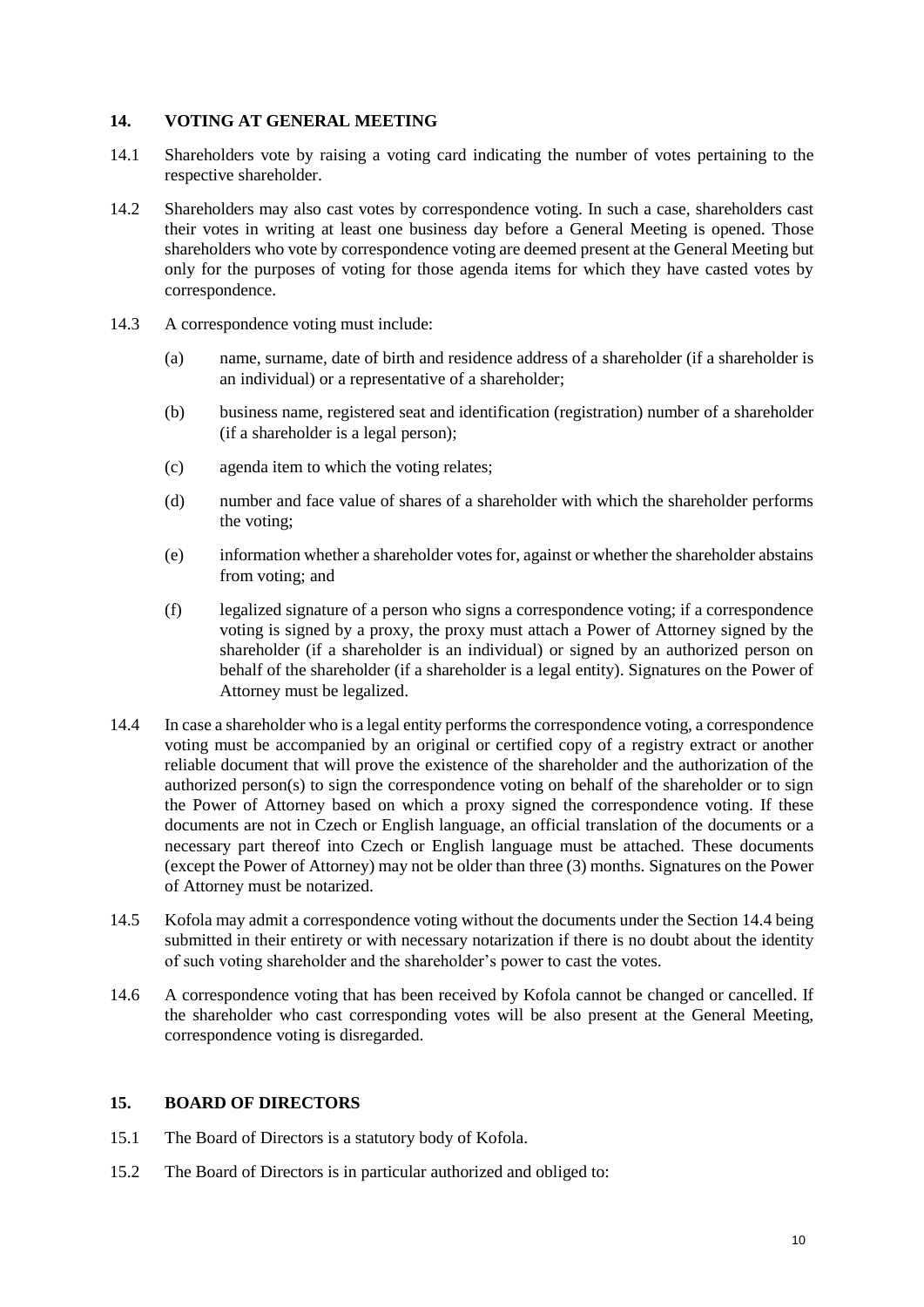- (a) manage Kofola's business;
- (b) ensure that Kofola's books are properly kept;
- (c) submit ordinary, extraordinary, consolidated and, where appropriate, interim financial statements to the General Meeting for approval;
- (d) submit a proposal on profit distribution or coverage of loss to the General Meeting; and
- (e) take other actions required by the Czech Companies Act, other laws and these Articles of Association.
- 15.3 Notwithstanding other matters falling within the competence of the Board of Directors, the following matters shall require the adoption of a resolution by the Board of Directors:
	- (a) approving the draft consolidated economic and financial plan (the "budget") that will be presented to the Supervisory Board for approval,
	- (b) proposing the liquidation of any Kofola's subsidiary,
	- (c) defining the terms and conditions of remuneration of the management boards and supervisory boards of Kofola's subsidiaries,
	- (d) proposing amendments of the articles of association and approving the rules of procedure for supervisory and management boards of Kofola's subsidiaries,
	- (e) unless the same matter falls within the competence of the Supervisory Board pursuant to Sec. [16.2](#page-12-0) (l), issuing sureties by Kofola or its subsidiaries or creating security on the assets of Kofola or its subsidiaries, with a view to secure performance of obligations/discharge of liabilities by entities other than Kofola's subsidiaries.
- 15.4 The Board of Directors must present a consolidated economic and financial plan (budget) for a following fiscal year of Kofola to the Supervisory Board no later than one month prior to the beginning of the following fiscal year of Kofola. If the Supervisory Board does not approve the budget, the Board of Directors will conduct activities based on the most recent approved annual budget. The Board of Directors is obliged to prepare and present to the Supervisory Board quarterly reports on the performance of Kofola's consolidated budget within twenty (20) days from the end of each calendar quarter.
- 15.5 The Board of Directors has six (6) members who are elected and recalled by the Supervisory Board.
- 15.6 The Board of Directors by the way of resolution of the Board of Directors adopted upon prior approval granted by the Supervisory Board – shall itself determine functions that particular members of the Board of Directors shall serve within the Board of Directors, with reservation that the Board of Directors shall always include Chairman of the Board of Directors (Chief Executive Officer) and Chief Financial Officer.
- 15.7 The term of a member of the Board of Directors is five (5) years. Reappointment is possible.
- 15.8 In case a legal entity is a member of the Board of Directors and is wound up, its legal successor does not become a member of the Board of Directors.
- 15.9 A member of the Board of Directors is, in compliance with Sec. 438 of the Act No. 89/2012 Coll., the Civil Code, authorized to entrust another person to represent Kofola in certain matters.
- 15.10 The Board of Directors grants or revokes a general proxy (*prokura*). Approval of the grant or revocation by the General Meeting is not required.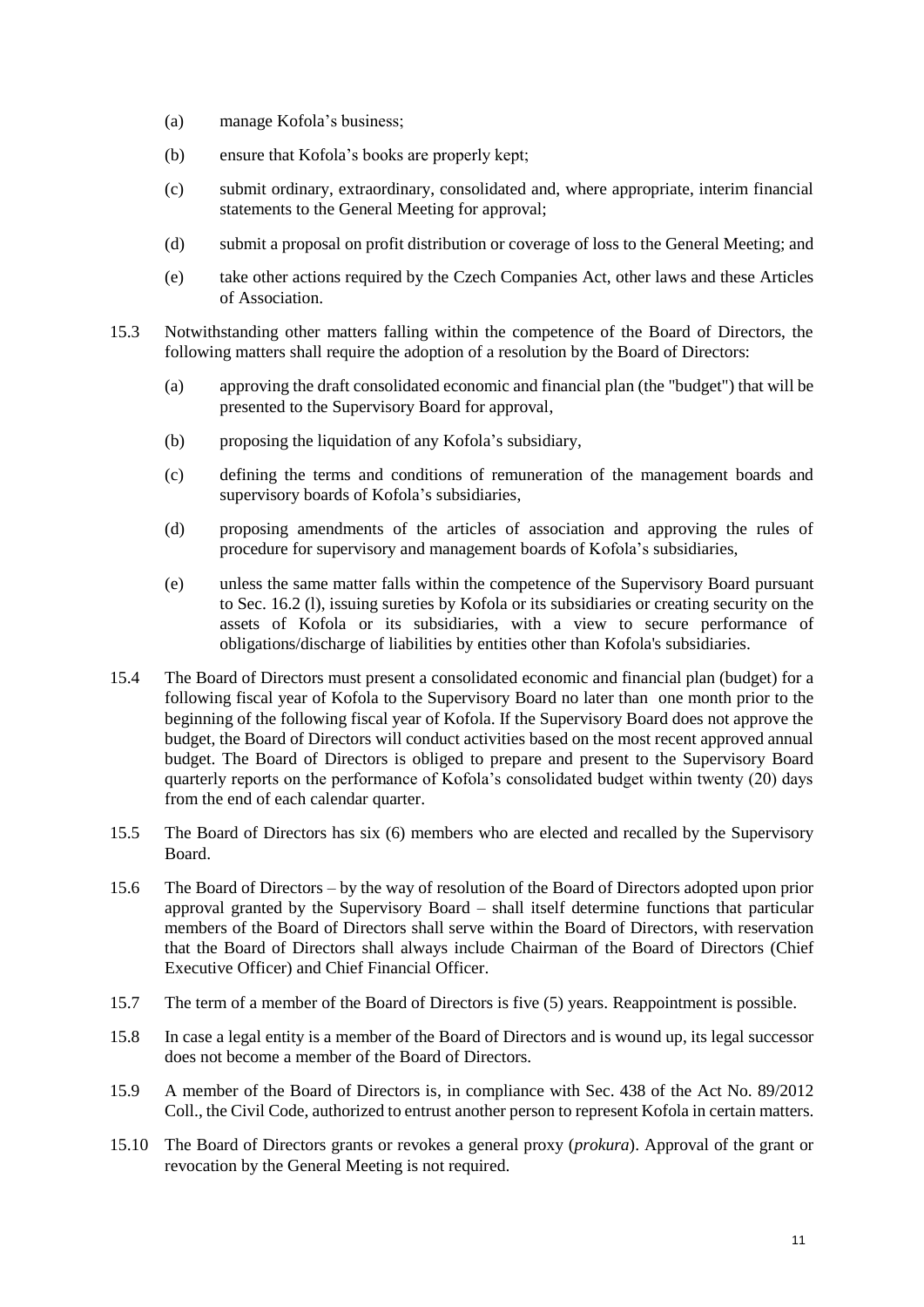- 15.11 Meetings of the Board of Directors are convened as the need arises. The meetings are held at Kofola's registered office or at another venue upon consent of all the Board of Directors members.
- 15.12 The Board of Directors constitutes a quorum if a majority of its members is present or otherwise takes part in a meeting. It takes a decision by a majority of votes of present or otherwise participating members.
- 15.13 The Board of Directors elects and recalls from its members a chairman of the Board of Directors whose vote is decisive in case of equality of votes. The Board of Directors shall also elect from amongst its members two (2) Vice-Chairs of the Board of Directors.
- 15.14 A meeting of the Board of Directors is convened by a written or electronic invitation, stating the place, date, time of the meeting and its agenda. The invitation must be delivered to the members at least two (2) business days prior to the meeting, together with the materials that should be discussed by the Board of Directors. If there is a risk of delay, this deadline may be shortened to a reasonable extent.
- 15.15 If the Supervisory Board removes from office any member or members of the Board of Directors as a result of which the number of the Board of Directors members falls below five, the Supervisory Board must appoint on the same meeting new members of the Board of Directors in such a number which will guarantee the maintenance of the composition of the Board of Directors referred to in these Articles of Association.
- 15.16 If the term of office of any member or members of the Board of Directors terminates due to reasons other than their removal from office and, as a result, the number of the Board of Directors members falls below five, the Supervisory Board must, within fourteen (14) days of the occurrence of such fact, appoint a new member or members of the Board of Directors in such a number which will guarantee the maintenance of the composition of the Board of Directors referred to in these Articles of Association.
- 15.17 Members of the Board of Directors can adopt resolutions outside a meeting (*per rollam*) of the Board of Directors by use of technical means. The conditions of the decision-making must be determined so as to enable verification of identity of the member of the Board of Directors authorized to participate at the decision-making. The Board of Directors may also adopt decisions outside their meeting (*per rollam*) in writing. The proposal for adoption of a resolution outside their meeting is submitted by any member of the Board of Directors, provided that such member determines the deadline for voting and the manner of voting; the deadline must not be shorter than five (5) business days or longer than ten (10) business days. The member of the Board of Directors proposing a resolution will make a record of the resolution adopted outside the meeting and will inform the Board of Directors on adoption of the resolution.
- 15.18 Minutes of the meetings are drawn up and signed by the Chairman and a minute taker to document the course of the Board of Directors' meetings and its decisions; an attendance list is attached to the minutes.
- 15.19 The Board of Directors can adopt its Rules of Procedure that will regulate a course of meeting of the Board of Directors within the conditions stipulated by law and these Articles of Association. The Rules of Procedure may regulate establishment of committee(s) of the Board of Directors having the powers stipulated therein. The Rules of Procedure must also be approved by the Supervisory Board.

# **16. SUPERVISORY BOARD**

16.1 The Supervisory Board is a controlling body of Kofola.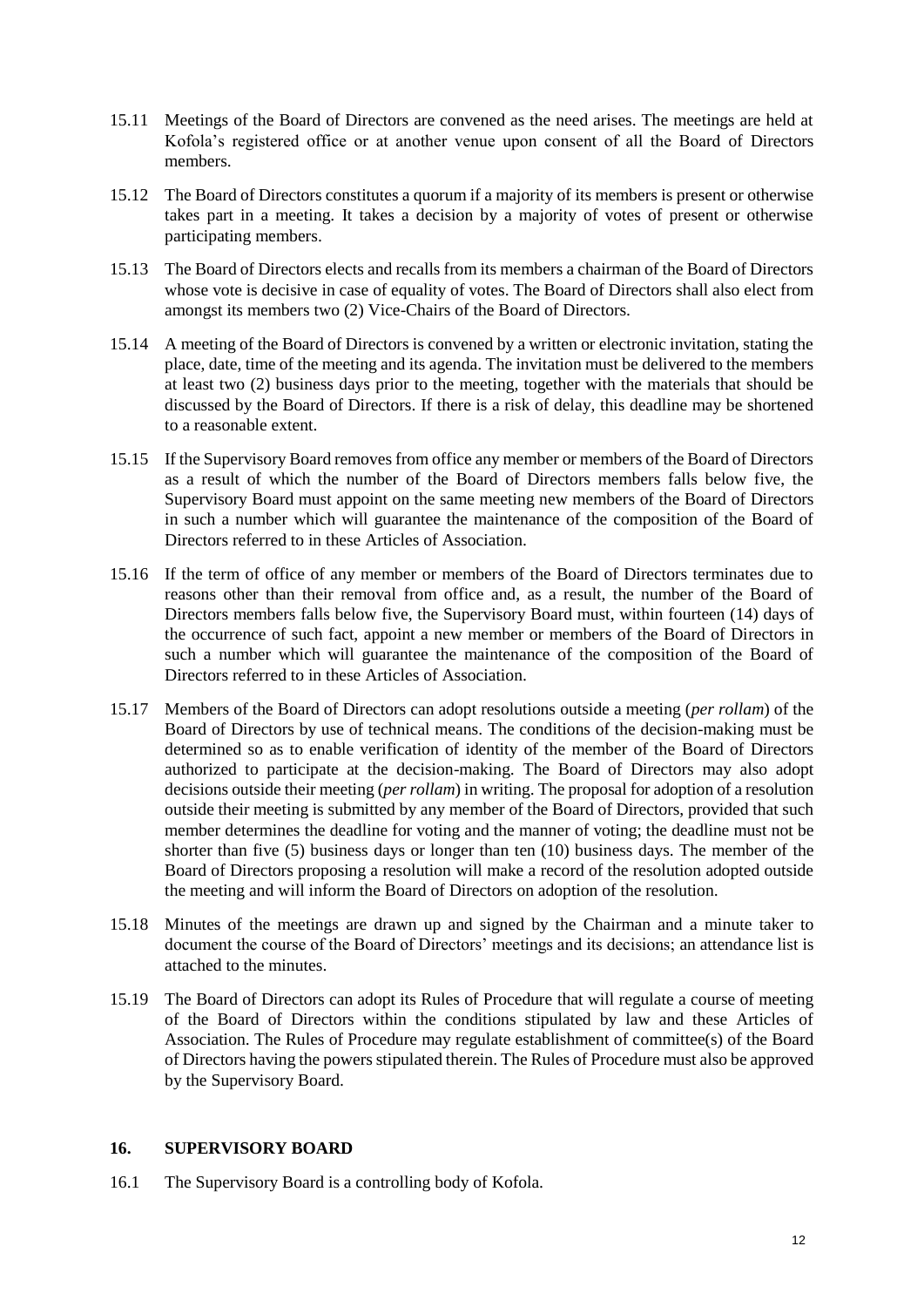- <span id="page-12-0"></span>16.2 The Supervisory Board is in particular authorized and obliged to:
	- (a) elect and recall members of the Board of Directors as well as approve the Board of Directors decisions regarding determination of functions that particular members of the Board of Directors shall serve within the Board of Directors;
	- (b) supervise the exercising of powers by the Board of Directors and Kofola's activities;
	- (c) review all documents and records concerning Kofola's activities and check whether the accounting records are kept properly and in accordance with reality;
	- (d) check whether Kofola's business or other activities are carried out in accordance with other legal regulations and with the Articles of Association;
	- (e) review the ordinary, extraordinary, consolidated and, where appropriate, interim financial statements as well as a proposal on profit distribution or coverage of loss, and submit its opinions to the General Meeting;
	- (f) approve the budget of the capital group of Kofola prepared by Kofola's Board of Directors, approve any material change of the format used for preparing Kofola's budget;
	- (g) approve Kofola's long-term operating plans developed by the Board of Directors;
	- (h) approve any acquisition, purchase or disposal of shares in other entities, as well as joining any company or partnership, by Kofola or any of its subsidiaries, in case such transaction is not provided for in the budget of Kofola and its value exceeds EUR 20,000,000 or an equivalent of that amount;
	- (i) to approve any transfer of assets for consideration or without, including transfer of shares, of Kofola or its subsidiaries whose value exceeds 20,000,000 EUR or the equivalent if such disposal of assets is not foreseen in the budget of Kofola;
	- (j) approve the terms and conditions of remuneration of members of Kofola's Board of Directors;
	- (k) approve the rules of procedure for Kofola's Board of Directors as well as any changes to those rules;
	- (l) approve the rules of procedure for Kofola's Supervisory Board as well as any changes to those rules;
	- (m) propose the appointment of an auditor to audit the financial statements of Kofola's subsidiaries;
	- (n) take other actions required by the Czech Companies Act, other laws and these Articles of Association.
- 16.3 The Supervisory Board has four (4) members who are elected and recalled by the General Meeting.The Supervisory Board has five (5) members who are elected and dismissed by the General Meeting.
- 16.4 The term of a member of the Supervisory Board is five (5) years. Reappointment is possible.
- 16.5 The General meeting may elect alternate member/s for filling free posts of members of the Supervisory Board according to the predefined order. If the alternate members are not elected the Supervisory Board, in which the number of members elected by the general meeting has not decreased by more than one half, may appoint substitute member until the next general meeting. The term of office of a substitute member of the Supervisory Board shall not be applied towards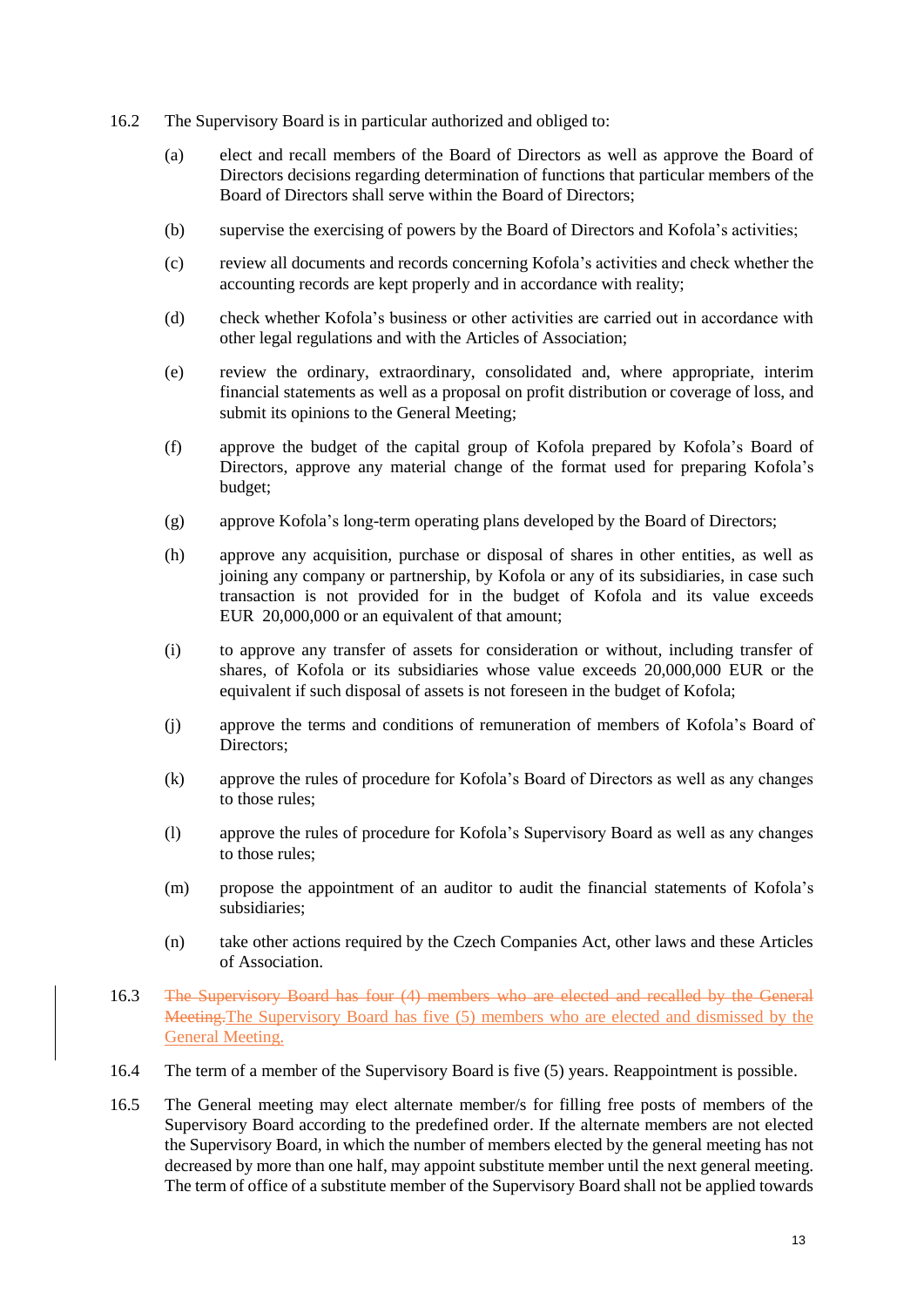the term of office of a member of the Supervisory Board. In case a legal entity is a member of the Supervisory Board and is wound up, its legal successor does not become a member of the Supervisory Board.

- 16.6 The Supervisory Board holds at least one (1) meeting every calendar quarter. The meetings are held at Kofola's registered office or at another venue upon consent of all the Supervisory Board members.
- 16.7 The Supervisory Board constitutes a quorum if a majority of its members is present or otherwise takes part in a meeting. It takes a decision by a majority of votes of present or otherwise participating members.
- 16.8 The Supervisory Board meetings, save for issues which directly concern the Board of Directors or its members, and in particular their removal and liability, should be accessible and open to members of the Board of Directors.
- 16.9 The Supervisory Board elects and recalls from its members a chairman of the Supervisory Board whose vote is decisive in case of equality of votes.
- 16.10 A Supervisory Board meeting may be convened by the Chairman of the Supervisory Board acting on its own initiative or at the request of Kofola's Board of Directors or each member of Kofola's Supervisory Board. The meeting should be convened within two (2) weeks from the date when a relevant request is submitted by an authorised person, and the meeting should be scheduled for a date falling within four (4) weeks from the date of submitting the request. The Supervisory Board meetings must be convened by registered mail, electronic mail or fax sent at least two (2) weeks before the planned date of the meeting.
- 16.11 Members of the Supervisory Board can adopt resolutions outside a meeting (*per rollam*) of the Supervisory Board by use of technical means. The conditions of the decision-making must be determined so as to enable verification of identity of the member of the Supervisory Board authorized to participate at the decision-making. The Supervisory Board may also adopt decisions outside a meeting (*per rollam*) in writing. The proposal for adoption of a resolution outside a meeting is submitted by any member of the Supervisory Board, provided that such member determines the deadline for voting and the manner of voting; the deadline must not be shorter than two (2) business days or longer than ten (10) business days. The member of the Supervisory Board proposing a resolution will make a record of the resolution adopted outside the meeting and will inform the Supervisory Board on adoption of the resolution.
- 16.12 Minutes of the meetings are drawn up and signed by the Chairman and a minute taker to document the course of the Supervisory Board's meetings and its decisions; an attendance list is attached to the minutes.
- 16.13 The Supervisory Board can adopt its Rules of Procedure that will regulate a course of meetings of the Supervisory Board within the conditions stipulated by law and these Articles of Association. The Rules of Procedure may regulate establishment of committee(s) of the Supervisory Board having the powers stipulated therein.

# **17. AUDIT COMMITTEE**

- 17.1 Kofola forms the Audit Committee. The Audit Committee is composed of three (3) members appointed and recalled by the General Meeting from among members of the Supervisory Board or third parties.
- 17.2 Powers of the Audit Committee are stipulated by law.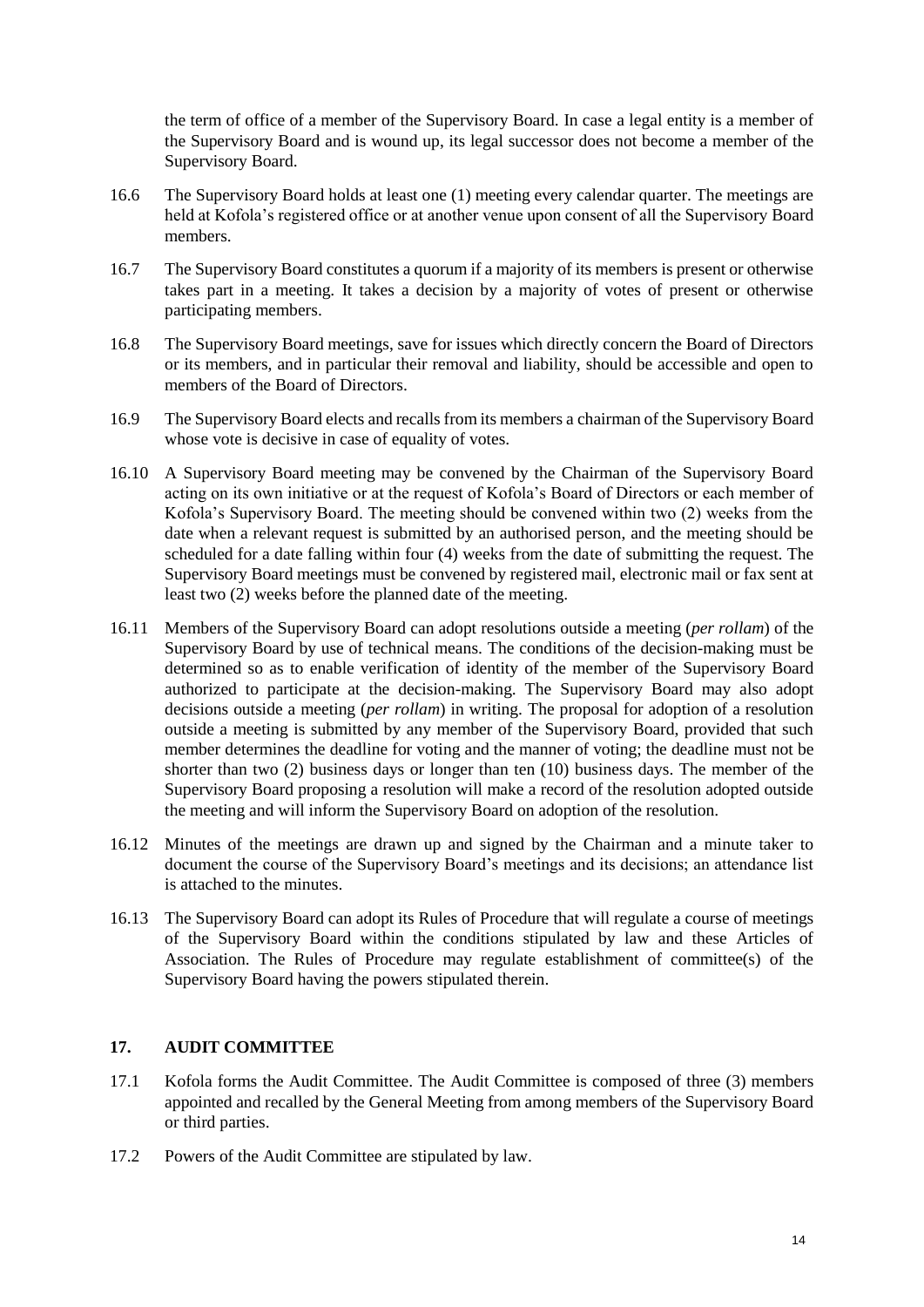- 17.3 The Audit Committee constitutes a quorum if a majority of its members is present or otherwise takes part in a meeting. It takes a decision by a majority of votes of present or otherwise participating members.
- 17.4 The term of a member of the Audit Committee is five (5) years. Reappointment is possible.
- 17.5 The Audit Committee elects and recalls from its members a chairman of the Audit Committee whose vote is decisive in case of equality of votes.
- 17.6 A meeting of the Audit Committee is convened by a written or electronic invitation, stating a place, date, time of the meeting and its agenda. The invitation must be delivered at least 14 days prior to the meeting, together with the materials that should be discussed by the Audit Committee. If there is a risk of delay, this deadline may be shortened to a reasonable extent.
- 17.7 Members of the Audit Committee can adopt resolutions outside a meeting (*per rollam*) of the Audit Committee by use of technical means. The conditions of the decision-making must be determined so as to enable verification of identity of a member of the Audit Committee authorized to participate at the decision-making. The Audit Committee may also adopt decisions outside the meeting (*per rollam*) in writing. The proposal for adoption of a resolution outside the meeting is submitted by any member of the Audit Committee, provided that such member determines the deadline for voting and the manner of voting; the deadline must not be shorter than 7 business days or longer than 14 business days. The member of the Audit Committee proposing a resolution will make a record of the resolution adopted outside a meeting and will inform the Audit Committee on adoption of the resolution.
- 17.8 Minutes of meetings are drawn up and signed by the Chairman and a minute taker to document the course of the Audit Committee's meetings and its decisions; an attendance list is attached to the minutes.
- 17.9 The Audit Committee can adopt its Rules of Procedure that will regulate course of meetings of the Audit Committee within the conditions stipulated by law and these Articles of Association. The Rules of Procedure may regulate establishment of committee(s) of the Audit Committee having the powers stipulated therein.

# **18. ACTING ON BEHALF OF COMPANY, SIGNING ON BEHALF OF COMPANY**

- 18.1 The chairman of the Board of Directors together with one member of the Board of Directors or Vice-Chair of the Board of Directors together with one member of the Board of Directors shall represent Kofola.
- 18.2 The person who signs on behalf of Kofola attaches its signature and information on its position next to Kofola's business name,
- 18.3 The Board of Directors may authorise one of its members to act on behalf of Kofola in a specific legal matter individually.
- 18.4 In compliance with the way of representing Kofola specified in par. 1 members of the Board of Directors are entitled to grant on behalf of Kofola a power of attorney to other person to represent Kofola.

#### **19. CHANGES TO REGISTERED CAPITAL, FINANCIAL ASSISTANCE, DIVISION OF PROFIT AND COMPANY'S FUNDS**

19.1 Unless stated otherwise, the increase and decrease of the registered capital will be governed by the relevant provisions of the Czech Companies Act.